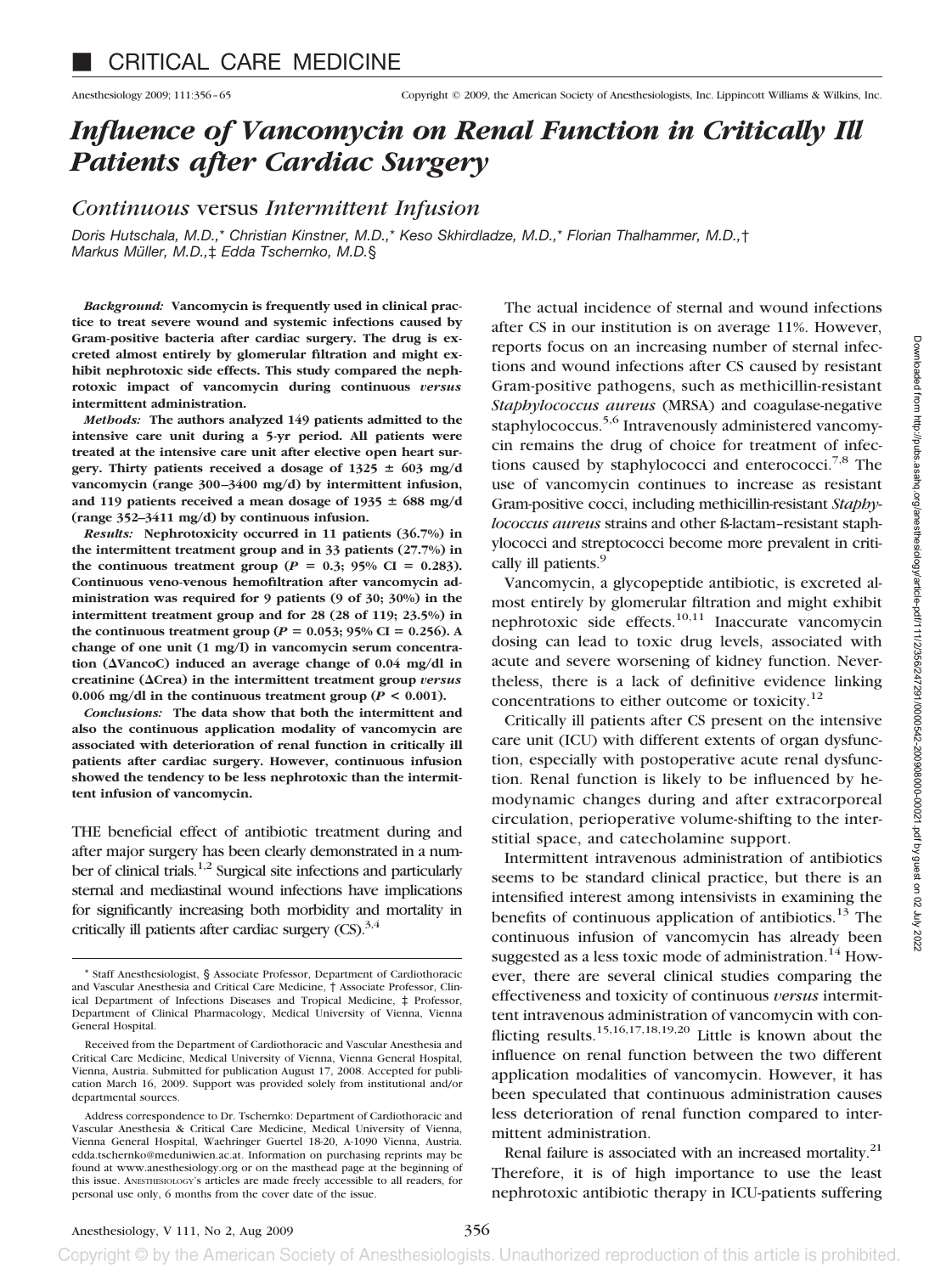from severe infections after open heart surgery. If vancomycin is required for efficient antibiotic therapy, the mode of application might have significant influence on nephrotoxic side effects. To evaluate the nephrotoxic side effects of intermittent *versus* continuous infusion of vancomycin, we performed a retrospective study analyzing data of 149 ICU patients receiving vancomycin during their ICU stay.

## **Materials and Methods**

This explorative study retrospectively analyzed anonymous data of 149 critically ill patients admitted during a 5-yr period (from January 2001 to December 2005). All patients underwent elective CS. They received vancomycin intravenously after microbiologic confirmation of infection or strong indirect evidence of infection with Gram-positive strains. Vancomycin was administered intermittently in 30 patients (IIV-group) and continuously in 119 patients (CIV-group). We analyzed the renal parameters of patients of the two groups before and during antibiotic treatment with vancomycin to investigate the different impact of vancomycin on renal function after continuous *versus* intermittent intravenous administration.

The study was approved by the local ethics committee (Ethics-Committee of the Medical University of Vienna and the Vienna General Hospital–AKH, Vienna, Austria). Study patients were treated in accordance with the Declaration of Helsinki and the Good Clinical Practice Guidelines of the European Commission. Our institutional ethics committee does not require written informed consent from study patients for retrospectively performed studies.

Inclusion criteria are specified to minimize the risk of confounders. Initially, 375 records are sent to analysis. Only 149 patients achieved enrolment due to inclusion and exclusion criteria. Inclusion and exclusion criteria are given in table 1. Parameters characterizing the study population are listed in table 2. Predisposing factors for renal failure for both treatment groups are given in table 3.

### *Treatment and Measurements*

Patients were treated with vancomycin intravenously after microbiologic confirmation of infection with Grampositive pathogens susceptible to glycopeptides (methicillin-resistant *Staphylococcus aureus* or coagulase-negative *Staphylococcus*) or clinically suspected infection. All patients enrolled in this study received a purified commercial form of vancomycin hydrochloride (Vancomycin®; Eli Lilly, Vienna, Austria). Vancomycin was administered intermittently or continuously depending on the preference of the supervising ICU physican. Continuous infusion of vancomycin was performed with 0.025 mg  $\cdot$  kg<sup>-1</sup>  $\cdot$  min<sup>-1</sup> *via* a central venous catheter (Arrow International, Inc, Reading, PA). In both groups,

#### **Table 1. Inclusion and Exclusion Criteria**

| Inclusion Criteria                                                                              |
|-------------------------------------------------------------------------------------------------|
| Female/male                                                                                     |
| $Age > 19$ years                                                                                |
| ICU-admission after elective CS                                                                 |
| Vancomycin therapy for suspected or documented infection                                        |
| Preoperative creatinine concentration (Crea) $\leq 1.5$ mg/dl                                   |
| No preoperative period of acute or chronic renal failure                                        |
| No preoperative renal replacement therapy (CVVHF/CVVHD)                                         |
| Exclusion criteria                                                                              |
| Preoperative                                                                                    |
| Clinical signs of infection                                                                     |
| <b>SIRS</b>                                                                                     |
| Increased body temperature > 37.5°C                                                             |
| Crea > 1.5 mg/dl                                                                                |
| Necessity of renal replacement therapy (CVVHF/CVVHD)                                            |
| Vancomycin therapy 72 h before elective CS                                                      |
| Verified $\beta$ -lactam allergy                                                                |
| Intraoperative                                                                                  |
| Prolonged extracorporeal circulation (ECC $\geq$ 500 min)<br>Bleeding ( $>$ 4 red packed cells) |
| Hemofiltration on CPB                                                                           |
| Perioperative and/or postoperative                                                              |
| Acute kidney injury in accordance with the AKIN classification                                  |
| Hemodynamic instability                                                                         |
| Increased vasopressor support                                                                   |
| Norepinephrine dosage $> 0.2 \mu g \cdot kg^{-1} \cdot min^{-1}$                                |
| Epinephrine dosage $> 0.2 \mu g \cdot kg^{-1} \cdot min^{-1}$                                   |
| Increased inotropic support                                                                     |
| Dobutamin dosage $>$ 5 $\mu$ g · kg <sup>-1</sup> · min <sup>-1</sup>                           |
| Hypotension (decrease in mean arterial blood pressure                                           |
| $>$ 35% of baseline)                                                                            |
| Urine production $< 0.5$ ml $\cdot$ kg <sup>-1</sup> $\cdot$ h <sup>-1</sup>                    |
| Necessity of additional administration of proven nephrotoxic                                    |
| drugs (immunsuppressive drugs)                                                                  |
| Two or more organ failures (MOD Score $\geq 9$ )                                                |
| SAPS II score $>$ 70 on ICU admission                                                           |

 $AKIN = Acute Kidney Injury Network; CPB = cardiopulmonary bypass; CS =$ cardiac surgery; CVVHF/CVVHD = continuous veno-venous hemofiltration or hemodialysis;  $ECC =$  extracorporeal circulation time in min;  $ICU =$  intensive care unit; MOD = Multiple Organ Dysfunction score by Marschall; SAPS II Score  $=$  Simplified Acute Physiology score; SIRS  $=$  systemic inflammatory response syndrome.

vancomycin was initiated with a 20 mg/kg bolus administered intravenously over 60 min and than adjusted in accordance to the serum level and serum creatinine concentration. A serum through concentration of 15 mg/l was aspired for intermittent administration and a plateau concentration of 20 to 25 mg/l for continuous infusion.

After this initial administration, patients in the IIV group received an adjusted treatment, based on trough vancomycin concentration in serum, by increasing or decreasing the daily dose.

Dosing adjustment in patients in the CIV group was performed by either increasing or decreasing the amount of vancomycin administered per kg per min.

The serum concentration of vancomycin was selected in the range of 20–25 mg/l according to available data on the MIC90 value of vancomycin against *Staphylococcus*species, its protein binding, and its diffusion into tissues.<sup>22</sup>

A target trough vancomycin serum concentration of 15 mg/l for intermittent administration and a plateau van-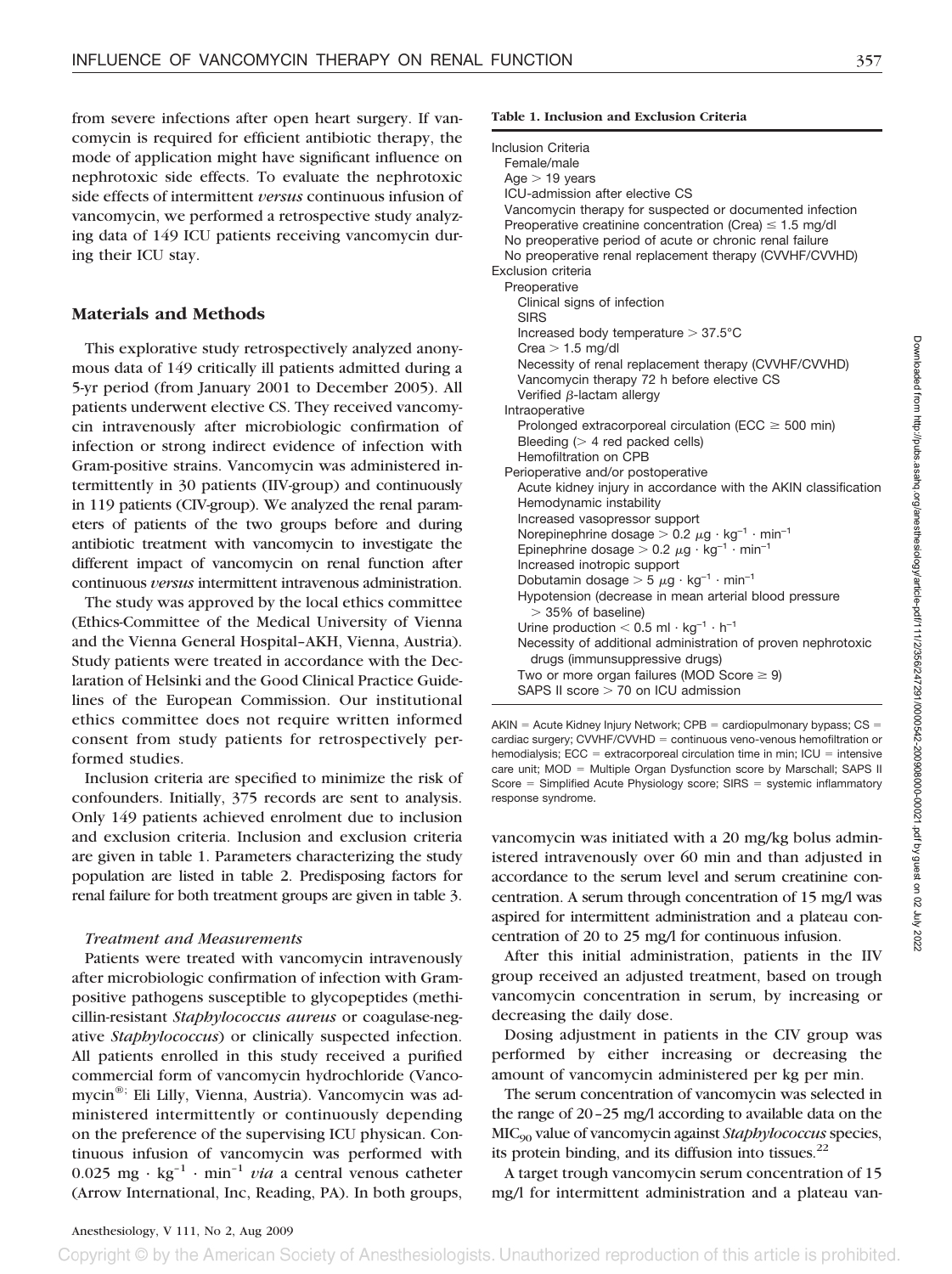|                                                      | IIV Group, $n = 30$     | CIV Group, $n = 119$    | P Value |
|------------------------------------------------------|-------------------------|-------------------------|---------|
| Patients characteristics                             |                         |                         |         |
| Age, yr                                              | $59 \pm 14 (37 - 83)$   | $59 \pm 14(19 - 86)$    | 0.85    |
| Gender, female/male                                  | 9(30)/21(70)            | 47 (39)/72 (61)         | 0.76    |
| Height, cm                                           | $173 \pm 9(151 - 185)$  | $171 \pm 8(151 - 194)$  | 0.28    |
| Weight, kg                                           | $75 \pm 16(47 - 110)$   | $75 \pm 16(43 - 126)$   | 0.84    |
| <b>SAPS II</b>                                       | $34 \pm 14(11 - 64)$    | $37 \pm 13(13 - 70)$    | 0.84    |
| Type of surgical procedure                           |                         |                         |         |
| Valve replacement, AKE, MKE                          | 8(25)                   | 19 (16)                 | 0.21    |
| CABG                                                 | 11 (34)                 | 42 (35.3)               | 0.99    |
| $CABG+KE$                                            | 7(23)                   | 31(26.1)                | 0.67    |
| $MKE+AKE$                                            | 1(3)                    | 10(8.4)                 | 0.33    |
| Aortic aneurysm replacement                          | 1(3)                    | 5(4.2)                  | 0.81    |
| <b>PTEA</b>                                          | 2(6)                    | 5(4.2)                  | 0.60    |
| <b>HTX</b>                                           | 1(3)                    | 7(5.9)                  | 0.56    |
| Surgical treatment data                              |                         |                         |         |
| ACC, min                                             | $156 \pm 71 (90 - 210)$ | $131 \pm 49 (76 - 199)$ | 0.67    |
| ECC, min                                             | $200 \pm 98(102 - 469)$ | $214 \pm 113(89 - 395)$ | 0.53    |
| Infection site/pathogens (multiple answers possible) |                         |                         |         |
| Wound infection                                      | 9(29)                   | 36(30)                  | 0.90    |
| Sternal infection                                    | 5(16)                   | 19 (16)                 | 0.99    |
| Mediastinitis                                        | 1(3)                    | 8(7)                    | 0.47    |
| Catheter-related infection                           | 5(16)                   | 18(15)                  | 0.89    |
| Hospital-acquired pneumonia                          | 6(19)                   | 21(18)                  | 0.82    |
| Infection with bacteremia                            | 5(16)                   | 17 (14)                 | 0.80    |
| Staphylococcus aureus infection                      | 8(26)                   | 26 (22)                 | 0.64    |
| CNS infection                                        | 3(10)                   | 13(11)                  | 0.85    |

This table describes the demographic and surgical treatment data of patients in the two treatment groups. Additionally, it shows the infections site and most relevant pathogens. Metrically scaled variables are described with mean  $\pm$  standard deviation (range), nominally scaled variables are described with absolute frequency (percentage).

ACC = aortic cross clamp time; AKE = aortic valve replacement; CABG = coronary artery bypass grafting; CIV group = continuous treatment group (patients in this group received a continuous infusion of vancomycin); CNS infection = coagulase-negative *Staphylococcus*; ECC = extracorporeal circulation time; HTX = heart transplantation; IIV group = intermittent treatment group (patients in this group received an intermittent infusion of vancomycin); MKE = mitral valve replacement; PTEA = pulmonary thromendarterectomie; SAPS II = Simplified Acute Physiology Score II.

comycin serum concentration of 20–25 mg/l for continuous infusion were determined by experts of the Department of Infections Disease and were used as standard in our ICU. Vancomycin serum concentration (VancoC) was determined on a daily basis in all patients.

At our institution, it is a clinical standard to collect blood for analysis in the central laboratory at predefined time intervals. Collection of blood is routinely performed at 7 AM and at 7 PM daily. Every 4 h, we also performed arterial blood gas analysis with a device located on our ICU.

Determination of serum blood levels of vancomycin depends on the frequency of vancomycin administration. The determination of vancomycin serum levels dependent on the frequency of administration is the clinical standard and therefore routinely performed at our institution. Serum concentrations of vancomycin were routinely determined together with this standard blood analysis when vancomycin was administered continuously. When vancomycin was administered intermittently, vancomycin serum concentration was determined immediately before the administration of the next vancomycin bolus (trough level).

To evaluate the nephrotoxicity of the two different application modalities of vancomycin, we determined

serum creatinine (Crea) and calculated creatinine clearance (CreaCl) before CS, before administration of vancomycin, and throughout the whole application period of vancomycin. Crea was analyzed on AU5400 Olympus Analyser (Workstation Consolidation XXL Laboratories, Olympus Austria Ges.m.b.H, Vienna, Austria) by using the Jaffe-method. $^{23}$  CreaCl was calculated with the following formula: urine-creatinine  $\times$  urine-volume/serumcreatinine  $\times$  time in minutes (ml/min).

To evaluate the antimicrobial efficacy of vancomycin, we measured the C-reactive protein (CRP) in mg/dl and in addition leukocytes count (number/ $\mu$ I) on a daily basis and focused on their change during therapy.

Fluid balance was calculated for each patient of the two groups on a daily basis. Calculation of fluid balance included the intravenous and oral nutrition, fluid administration, the amount of drug infusions, the urine production, and the loss of drainages. Blood and coagulation products were excluded from total fluid balance. In patients treated with continuous veno-venous hemofiltration or hemodialysis (CVVHF/CVVHDF), withdrawal of fluid by means of hemofiltration was included in total fluid balance.

Nephrotoxicity was defined using the classification of the Acute Kidney Injury Network (AKIN).<sup>24</sup> An abrupt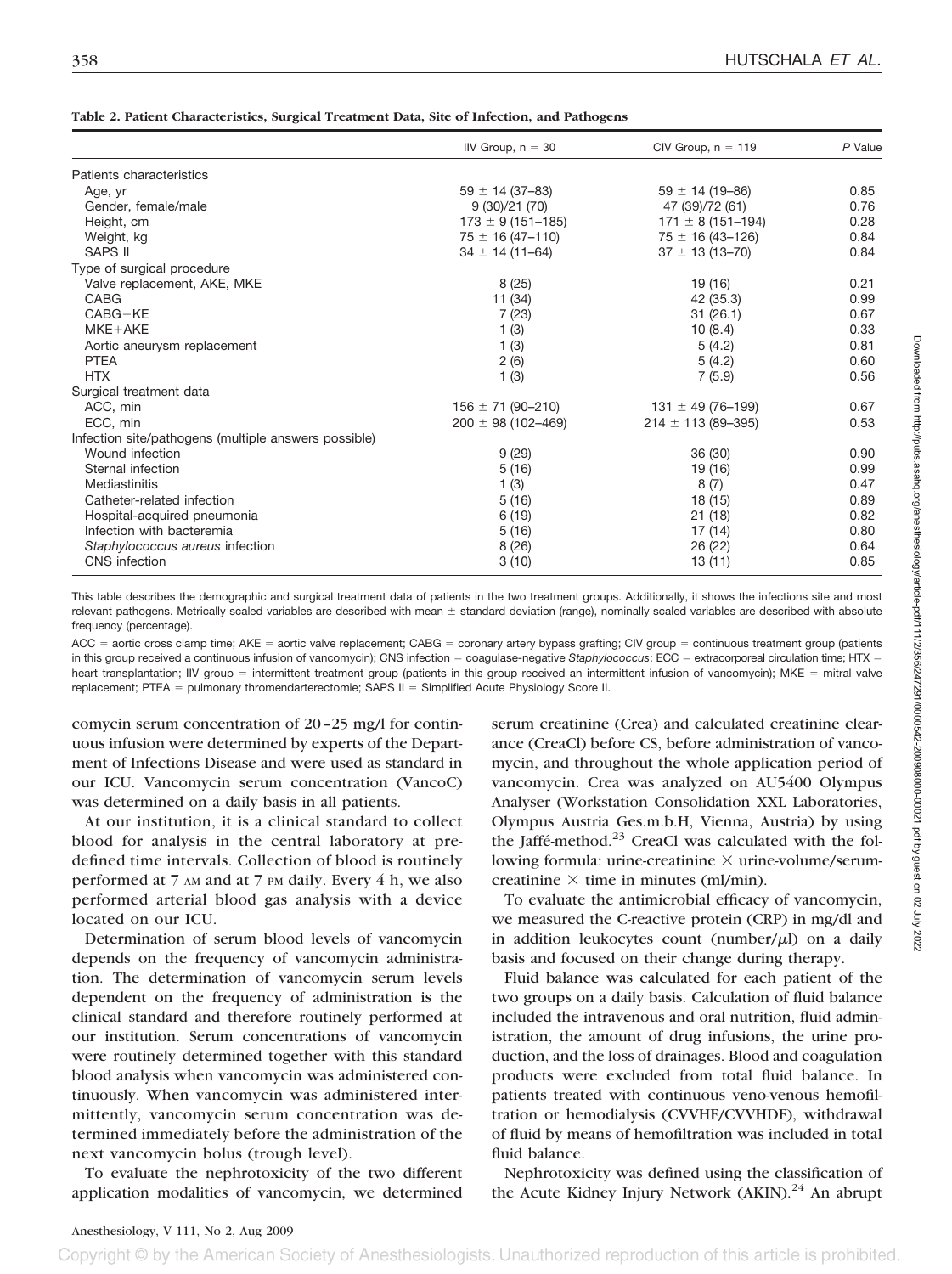**Table 3. Predisposing Factors for Renal Failure**

|                                  | IIV Group,<br>$n = 30$ | CIV Group,<br>$n = 119$ | P Value |
|----------------------------------|------------------------|-------------------------|---------|
| Baseline serum creatinine, mg/dl | $0.9 \pm 0.7$          | $0.9 \pm 0.5$           | 0.86    |
| Diabetes mellitus, n (%)         | 3(10)                  | 13 (10.9)               | 0.89    |
| LVEF $<$ 30%, n (%)              | 2(6.7)                 | 9(7.6)                  | 0.87    |
| PAPsyst $> 60$ mm Hg, n $(\%)$   | 3(10)                  | 12(10.1)                | 0.99    |
| COPD, n (%)                      | 5(16.7)                | 20 (16.8)               | 0.99    |
| Age $>$ 75 yrs, n (%)            | 6(20)                  | 27(22.7)                | 0.76    |
| Extracardiac arteriopathy, n (%) | 4(13.3)                | 14 (11.8)               | 0.82    |
| Acute liver failure, n (%)       |                        | 2(1.7)                  | 0.48    |
| Infection/sepsis, n (%)          | 30 (100)               | 119 (100)               | 1       |
| DIC, $n$ $(\%)$                  | 1(3.3)                 | 4(3.4)                  | 0.99    |
| Diuretics, n (%)                 | 3(10)                  | 15 (12.6)               | 0.70    |
| Concomitant antibiotic therapy,  |                        |                         |         |
| n(%)                             |                        |                         |         |
| Carbapenemes or                  | 8(26.6)                | 31(26.1)                | 0.95    |
| cephalosporins                   |                        |                         |         |
| Aminoglycosides                  | 3(10)                  | 14 (11.8)               | 0.79    |

Baseline serum creatinine is given in mg/dl  $\pm$  SD. The other values are given with absolute frequency (percentage)/n (%).

 $CIV$  group = continuous treatment group (patients in this group received a continuous infusion of vancomycin); COPD = chronic obstructive pulmonary disease;  $DIC = disseminated$  intravascular coagulation; IIV group  $=$  intermittent treatment group (patients in this group received an intermittent infusion of vancomycin); LVEF = left ventricular ejection fraction; PAPsyst = systolic pulmonary artery pressure.

reduction in kidney function within 48 h, currently defined as an absolute increase in Crea of at least 0.3 mg/dl (at least  $26.4 \mu$ M), a percentage increase in Crea of at least 50% (1.5-fold from baseline), or a reduction in urine output (documented oliguria of less than  $0.5$  ml  $\cdot$  kg<sup>-1</sup>  $\cdot$  h<sup>-1</sup> for more than 6 h).

Postoperative oliguria or oliguria during vancomycin therapy was treated with diuretics (furosemide). To avoid the possible influence of the nephrotoxic potential of diuretics, the therapy with diuretics was limited to 24 h. In case of prolonged postoperative oliguria (more than 24 h) or persistent oliguria during diuretic therapy, patients received CVVHF/CVVHDF.

Sepsis, severe sepsis, and septic shock were defined in accordance with the Consensus Conference of the American College of Chest Physicians/Society of Critical Care Medicine held in 1992.

Treatment duration with vancomycin was 7 days or longer, depending on the site and severity of infection. Administration of nonglycopeptide antibiotics in combination with vancomycin was permitted after microbiologic detection of strains beyond the spectrum of vancomycin activity or pathogens being unsusceptible to glycopeptides.

#### *Laboratory Analysis*

Vancomycin was prescribed for infections defined in accordance with the criteria of the Centers for Disease Control and Prevention, $25$  except for hospital-acquired pneumonia. We used the definition given by the 1992 International Consensus Conference for hospital-acquired

pneumonia, which requires a quantitative culture of protected strains obtained from lower respiratory tract. Catheter-related infection was defined as a quantitative culture of the catheter tip yielding the same pathogen obtained from a peripheral-blood culture.

VancoC was measured by cloned enzyme donor Immuno-Assay (CEDIA-Immunotest) (fluorescence polarization immunoassay, 823 HITACHI 917 Analyser; Boehringer Ges.m.b.H, Mannheim, Deutschland). The routine practice, considered as standard, was to measure trough and peak concentrations depending on the method of administration.

#### *Statistical Analysis and Measurements*

Statistical calculations and data analysis were performed by using commercially available computer programs, SAS (SAS Institute Inc., Cary, NC), SPSS (SPSS Inc., Chicago, IL) and  $\sigma$ -Stat (Statistica, StatSoft Inc., Tulsa, OK).

Noncompartmental pharmacokinetic analysis was performed by using a commercially available computer program (Kinetica; Innaphase, PA).

The area under the serum concentration time curve  $(AUC<sub>24h</sub>)$  of vancomycin was calculated for 24-h intervals by using the log-trapezoidal rule, assuming a monoexponential decrease in the drug level in serum when it was given intermittently and a constant drug level in serum for the 24 h when vancomycin was given continuously.

Metrically scaled variables (patients characteristics, Simplified Acute Physiology Score II , duration of vancomycin treatment, duration of CVVHF/CVVHDF, the amount of days on CVVHF/CVVHDF, duration of ICU stay, ICU mortality and in-hospital mortality) are described with mean  $\pm$  SD and range. Nominally scaled variables (surgical treatment data, type of surgical procedure, infection site, and pathogens) are described with absolute frequencies (percentages).

A summary measures approach was used to characterize dynamic variables. These variables, such as trough and plateau VancoC, vancomycin dosage, Crea, CreaCl, total fluid balance, urine production, withdrawal of fluid during CVVHF/CVVHDF, CRP levels, and catecholamine support were measured on a daily basis during vancomycin treatment. This statistical analysis was based on the calculation of a mean value for each dynamic variable per patient.<sup>26</sup> The obtained single mean value for each dynamic variable is described as usual with mean  $\pm$ SD and range. Due to clinical relevance, Crea and CreaCl were described as maximum values or minimum values instead of mean values.

Whenever data were normally distributed, an unpaired Student *t* test was used for comparisons of patients in both groups. We used Wilcoxon Mann–Whitney U test for analysis of not normally distributed data. Differences between patients in the IIV and CIV groups were assessed with the Pearson chi-square test. A repeated measures regression approach (Proc Mixed of SAS) was used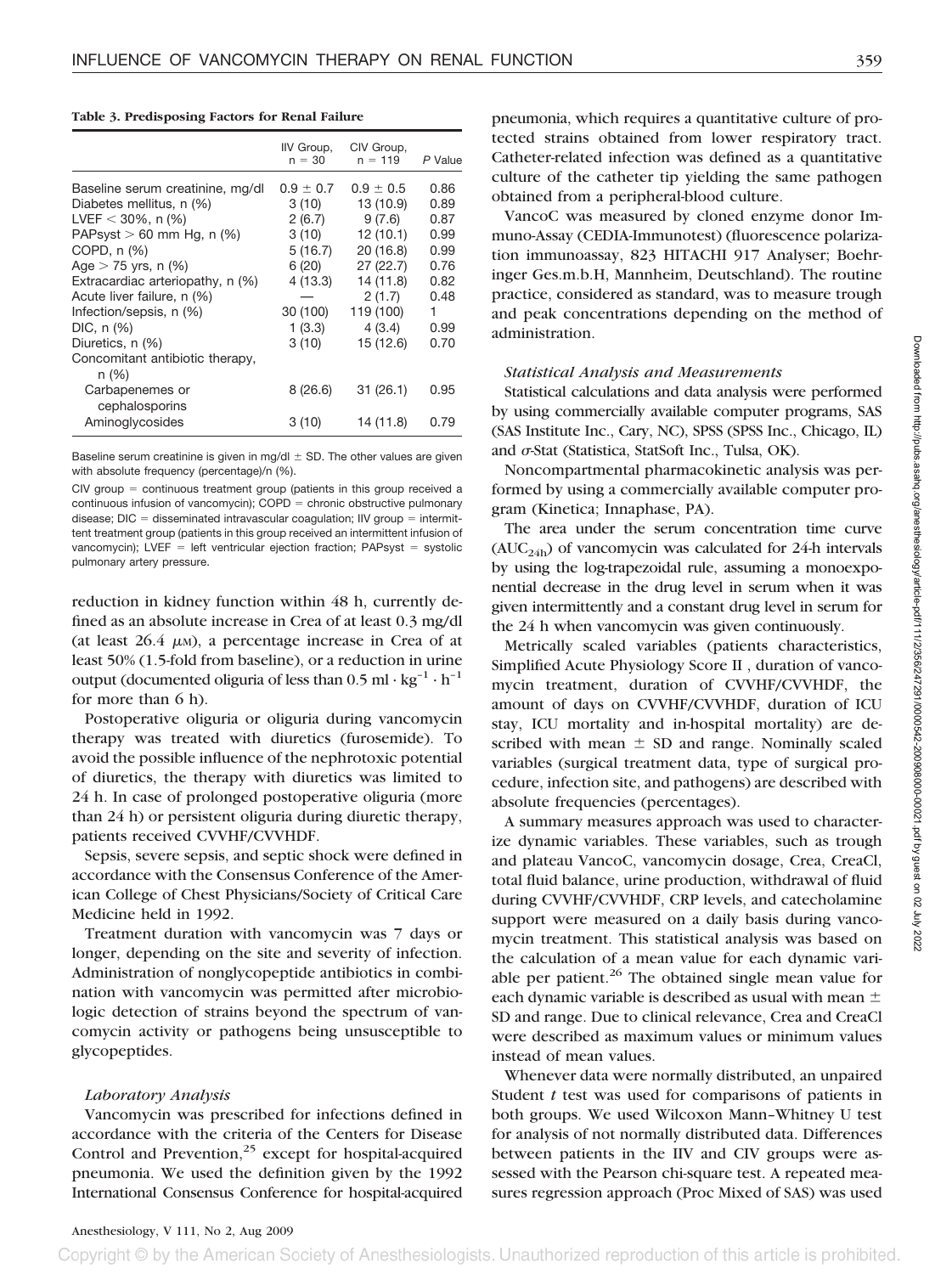

**Fig. 1. Changes of vancomycin serum** concentration in  $\mu$ g/ml over the time (h) **in the intermittent treatment group (IIV group;** *filled circles***) and in the continuous treatment group (CIV group;** *blank circles***). It also shows the changes of serum creatinine (mg/ml) over the time (h) during vancomycin administration in both treatment groups (IIV group in** *filled triangles***, CIV group in** *blank triangles***). The values are given as means SD (range). Time 0 is the time of intensive care unit admission. In addition, this figure shows the percentage of patients on veno-venous hemofiltration/hemodiafiltration over time (h) during vancomycin therapy in the two groups (IIV group in** *circles***, CIV group in** *asterisks***). CIV group continuous treatment group (patients in this group received a continuous infu**sion of vancomycin); IIV group = inter**mittent treatment group (patients in this group received an intermittent infusion** of vancomycin); Vanco = vancomycin.

to assess the effect of a change of one unit (1 mg/l) of vancomycin serum concentration  $(\Delta$ VancoC) on a change (mg/dl) of Crea ( $\Delta$ Crea).

 $P < 0.05$  was considered statistically significant. All *P* values are results of two-sided tests. No adjustment for multiple testing was performed because the goals of this retrospective study were rather exploratory than confirmatory.

## **Results**

We retrospectively analyzed the data of 149 ICU patients requiring treatment with vancomycin after elective CS. Initially, 375 patients were sent to analysis; 226 patients failed enrollment because of predefined inclusion and exclusion criteria.

Analysis period was extended from January 2001 to December 2005 (60 months). We evaluated the influence of vancomycin on renal function by comparing the different impacts of intermittent (IIV group,  $n = 30$ patients) *versus* continuous (CIVgroup,  $n = 119$  patients) administration.

All patients had suspected or established hospital-acquired staphylococcal infections susceptible to vancomycin. Demographic characteristics, surgical treatment data, severity of underlying disease, and infection sites were similar in the two treatment groups (table 2).

The incidence of severe sepsis was  $3.3\%$  (n = 1) in the IIV group and 5.0% ( $n = 6$ ) in the CIV group ( $P = 0.70$ ). Septic shock occurred in 1 patient (0.9%) in the CIV group.

Trough and plateau VancoC were  $17.0 \pm 4.7$  mg/l (mean, range 9–22 mg/l) in the IIV group and 25.0  $\pm$  4.0 mg/l (mean, 7-30 mg/l) in the CIV group ( $P = 0.42$ ), respectively. Changes in vancomycin concentration in serum over time in the two treatment groups are given in figure 1. The daily doses of infused vancomycin were comparable between treatment groups ( $P = 0.2$ ). Patients in the IIV group received an average dosage of  $1325 \pm 603$  mg/d by intermittent infusion (mean  $\pm$  SD, range 300–3400 mg/d) and a continuous infusion of 1935  $\pm$  688 mg/d (mean  $\pm$  SD, range 352–3411 mg/d) in the CIV group.

Twenty-five patients (83.3%) in the IIV group received a single daily dose of vancomycin to reach a vancomycin serum concentration of at least 15 mg/l. Five patients (16.7%) received a second dose of vancomycin within 48 h to reach the target vancomycin serum concentration of 15 mg/l. It required  $50 \pm 21$  h to establish a vancomycin trough serum concentration above 15 mg/l in the IIV-group but only  $16 \pm 8$  h to establish a plateau concentration above 20 mg/l in the CIV group ( $P < 0.001$ ).

The AUC<sub>24h</sub> was 612  $\pm$  213  $\mu$ g · ml<sup>-1</sup> · h<sup>-1</sup> in the IIV group and 529  $\pm$  98  $\mu$ g · ml<sup>-1</sup> · h<sup>-1</sup> in the CIV group.

Crea values measured at the end of surgery  $(P = 0.41)$ and immediately before starting vancomycin treatment  $(P = 0.16)$  were comparable between both groups (table 4). CreaCl calculated 24 h and 48 h after ICU admission  $(P = 0.56)$  and before starting vancomycin treatment  $(P = 0.79)$  showed no significant difference between the two groups. In both groups, Crea increased and calculated CreaCl decreased nonsignificantly from the baseline to the end of vancomycin treatment ( $P =$ 0.11 and  $P = 0.23$ , respectively). During vancomycin therapy, maximum Crea was  $1.7 \pm 0.7$  mg/dl (mean, range 0.7–3.6 mg/dl) in the IIV group and  $1.5 \pm 0.7$ mg/dl (mean, range 0.6–5.0 mg/dl) in the CIV group  $(P = 0.21)$ . The mean of minimum CreaCl during van-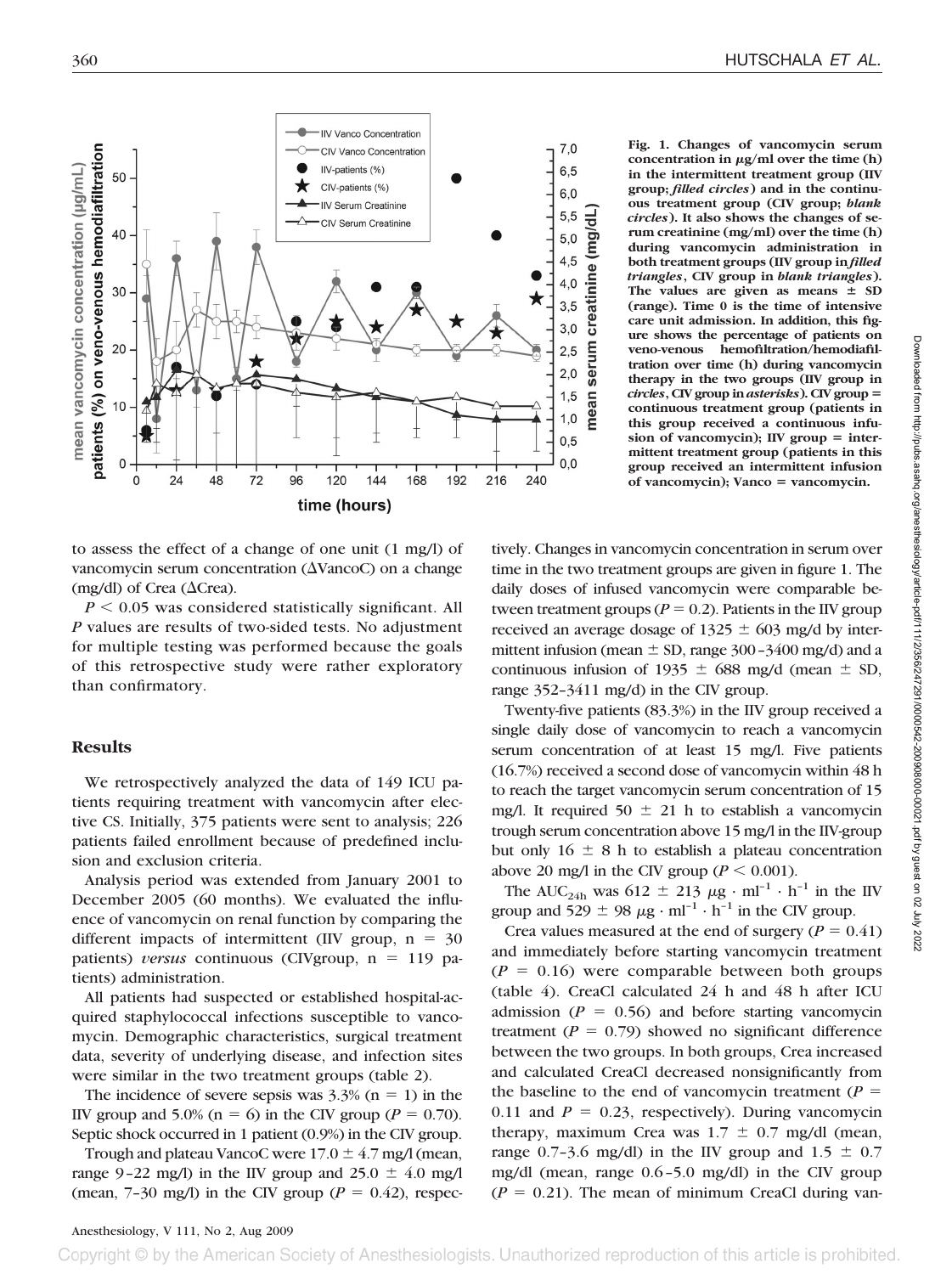|  |  |  | Table 4. Major Laboratory Findings, Fluid Balance, and Catecholamine Dosage |  |
|--|--|--|-----------------------------------------------------------------------------|--|
|  |  |  |                                                                             |  |

|                                                                | IIV Group, mean $\pm$ SD (range)  | CIV Group, mean $\pm$ SD (range)   | P Value  |
|----------------------------------------------------------------|-----------------------------------|------------------------------------|----------|
| Crea                                                           |                                   |                                    |          |
| Before CS, mg/dl                                               | $0.9 \pm 0.7$ (0.4–1.5)           | $0.9 \pm 0.5$ (0.5–1.5)            | 0.86     |
| Before Vanco, mg/dl                                            | $1.4 \pm 0.6$ (0.5–3.4)           | $1.2 \pm 0.6$ (0.6–4.3)            | 0.16     |
| Maximum during Vanco, mg/dl                                    | $1.7 \pm 0.7$ (0.7–4.6)           | $1.5 \pm 0.7$ (0.6-5.0)            | 0.21     |
| CreaCl                                                         |                                   |                                    |          |
| Before CS, ml/min                                              | $103 \pm 30 (85 - 156)$           | $119 \pm 21 (81 - 172)$            | 0.56     |
| Before Vanco, ml/min                                           | $53 \pm 31$ (1-102)               | $54 \pm 40$ (1-254)                | 0.79     |
| Minimum during Vanco, ml/min                                   | $22 \pm 23(1 - 89)$               | $36 \pm 29(1 - 146)$               | $0.015*$ |
| <b>CRP</b>                                                     |                                   |                                    |          |
| Before CS, mg/l                                                | $5.7 \pm 7.4$ (0.5–26.8)          | $3.7 \pm 5.1$ (0.5–25.1)           | 0.44     |
| At start of Vanco, mg/l                                        | $15.3 \pm 8.6$ (1.5-37.4)         | $22.64 \pm 10.1$ (7.3-55)          | $0.001*$ |
| On tenth day of Vanco, mg/l                                    | $9.5 \pm 8.4$ (0.4–28.3)          | $7.6 \pm 5.9$ (0.7-32.1)           | 0.62     |
| Fluid balance during Vanco, ml/d                               | $1559 \pm 3100 (-1607 - 12205)$   | $788 \pm 1465 (-1478 - 7001)$      | 0.70     |
| Urine production during Vanco, ml/d                            | $1982 \pm 1121 (25 - 4442)$       | $2006 \pm 1036(90 - 4610)$         | 0.87     |
| Withdrawal on CVVHF/CVVHDF, ml/d                               | $760 \pm 380$ (297-1240)          | $820 \pm 275 (540 - 1390)$         | 0.22     |
| Dose                                                           |                                   |                                    |          |
| Epinephrine, $\mu$ g · kg <sup>-1</sup> · min <sup>-1</sup>    | $0.18 \pm 0.1$ (0.03–0.25), n = 7 | $0.15 \pm 0.1$ (0.02–0.37), n = 20 | 0.50     |
| Norepinephrine, $\mu$ g · kg <sup>-1</sup> · min <sup>-1</sup> | $0.16 \pm 0.2$ (0.02–0.32), n = 7 | $0.13 \pm 0.2$ (0.01-0.39), n = 48 | 0.84     |
| Dobutamin, $\mu$ g · kg <sup>-1</sup> · min <sup>-1</sup>      | $3.4 \pm 1.0$ (1.0–4.4), n = 10   | $3.5 \pm 0.9$ (1.0–5.0), n = 61    | 0.73     |

This table shows the serum creatinine in mg/dL and calculated clearence in mL/min measured before CS and vancomycin therapy in the IIV-group compared to the CIV-group. The table describes the CRP levels after operation, before vancomycin therapy and additionally on the tenth day of vancomycin therapy. Additionally, this table implies the maximum serum ceatinine and minimum creatinine clearance during vancomycin treatment.

CIV group  $=$  continuous treatment group (patients in this group received a continuous infusion of vancomycin); Crea  $=$  serum creatinine; CreaCl  $=$  creatinine clearance; CRP = C-reactive protein; CS = cardiac surgery; CVVHF/CVVHDF = continuous veno-venous hemofiltration/hemodiafiltration; IIV group = intermittent treatment group (patients in this group received an intermittent infusion of vancomycin); Vanco = vancomycin therapy.

comycin therapy was  $22 \pm 23$  ml/min (mean, range 1–89 ml/min) in the IIV group and  $36 \pm 29$  ml/min (mean, range  $1-146$  ml/min) ( $P = 0.015$ ) (table 4).

A change of one unit (1 mg/l) in vancomycin serum concentration ( $\Delta$ VancoC) induced an average change of  $0.04$  mg/dl in Crea ( $\Delta$ Crea) in the IIV group *versus* 0.006 mg/dl in the CIV group ( $P < 0.001$ ).

Nephrotoxicicty occurred in 11 patients (36.7%) in the IIV group and in 33 patients (27.7%) in the CIV group  $(P = 0.3)$  during vancomycin treatment (95% confidence interval  $\text{[CI]} = 0.283$ ]. CVVHF/CVVHDF after vancomycin administration was required for 9 patients (30%) in the IIV group and for 28 (23.5%) in the CIV group ( $P =$ 0.053; 95% CI = 0.256).

We scored patients of both treatment groups according to the AKIN categorization and according to the Risk, Injury, Failure, Loss, and End-stage (RIFLE) categorization (table 5). A total of 93.3% of patients in the IIV group ( $n = 28$ ) and 92.4% of patients in the CIV group  $(n = 110)$  were classified to AKIN categorization by Crea criteria and urine output criteria ( $P = 0.87$ ). The remaining two patients in the IIV group (6.7%) and the remaining nine patients in the CIV group (7.5%) were only classified by their Crea levels.

In the cohort of patients requiring CVVHF/CVVHDF during vancomycin therapy, the number of patients (%) per CVVHF/CVVHDF-day did not show significant difference between the IIV group and the CIV group ( $P =$ 0.25) (fig. 1).

Total fluid balance values, including urine production calculated over 24 h, were nonsignificantly different during vancomycin therapy in both treatment groups and are given in table 4. Withdrawal of fluid during CVVHF/CVVHDF was entered into total fluid balance and was  $760 \pm 380$  ml/d (mean  $\pm$  SD, range 297–1240) ml/d) in the IIV group and 820  $\pm$  275 ml/d (mean  $\pm$  SD, range 540–1390 ml/d) in the CIV group during vancomycin therapy.

We found an increase of Crea from the beginning of vancomycin therapy to the tenth day of vancomycin therapy (i $\Delta$ Crea 10th) of 0.7  $\pm$  0.3 mg/dl in patients who failed sufficient vancomycin therapy ( $n = 36$  of 149; 24.2%) and an i $\Delta$ Crea 10th of 0.2  $\pm$  0.15 mg/dl in

| Table 5. Classification of Nephrotoxicity Using the RIFLE |
|-----------------------------------------------------------|
| Categorization and the AKIN Categorization                |

|                       | IIV Group,<br>$n = 30$ | CIV Group,<br>$n = 119$ | P Value |
|-----------------------|------------------------|-------------------------|---------|
| <b>RIFLE</b> groups   |                        |                         |         |
| No classification (N) | 19 (63.3)              | 72 (60.5)               | 0.78    |
| Risk (R)              | 8(26.7)                | 36 (30.3)               | 0.70    |
| Injury (I)            | 2(6.7)                 | 5(4.2)                  | 0.57    |
| Failure (F)           | (0)                    | 3(2.5)                  | 0.39    |
| AKIN groups           |                        |                         |         |
| No stage              | 17 (56.7)              | 60 (50.4)               | 0.54    |
| Stage 1               | 7(23.3)                | 35 (29.4)               | 0.51    |
| Stage 2               | 4(13.3)                | 14 (11.8)               | 0.82    |
| Stage 3               | 2(6.7)                 | 10 (8.4)                | 0.76    |
|                       |                        |                         |         |

Classification is described with absolute frequency (percentage).

 $AKIN = acute$  kidney injury network; CIV group  $=$  continuous treatment group (patients in this group received a continuous infusion of vancomycin); IIV  $qroup = internet treatment group (patients in this group received an$ intermittent infusion of vancomycin);  $RIFLE = The Risk$ , Injury, Failure, Loss and End stage categorization.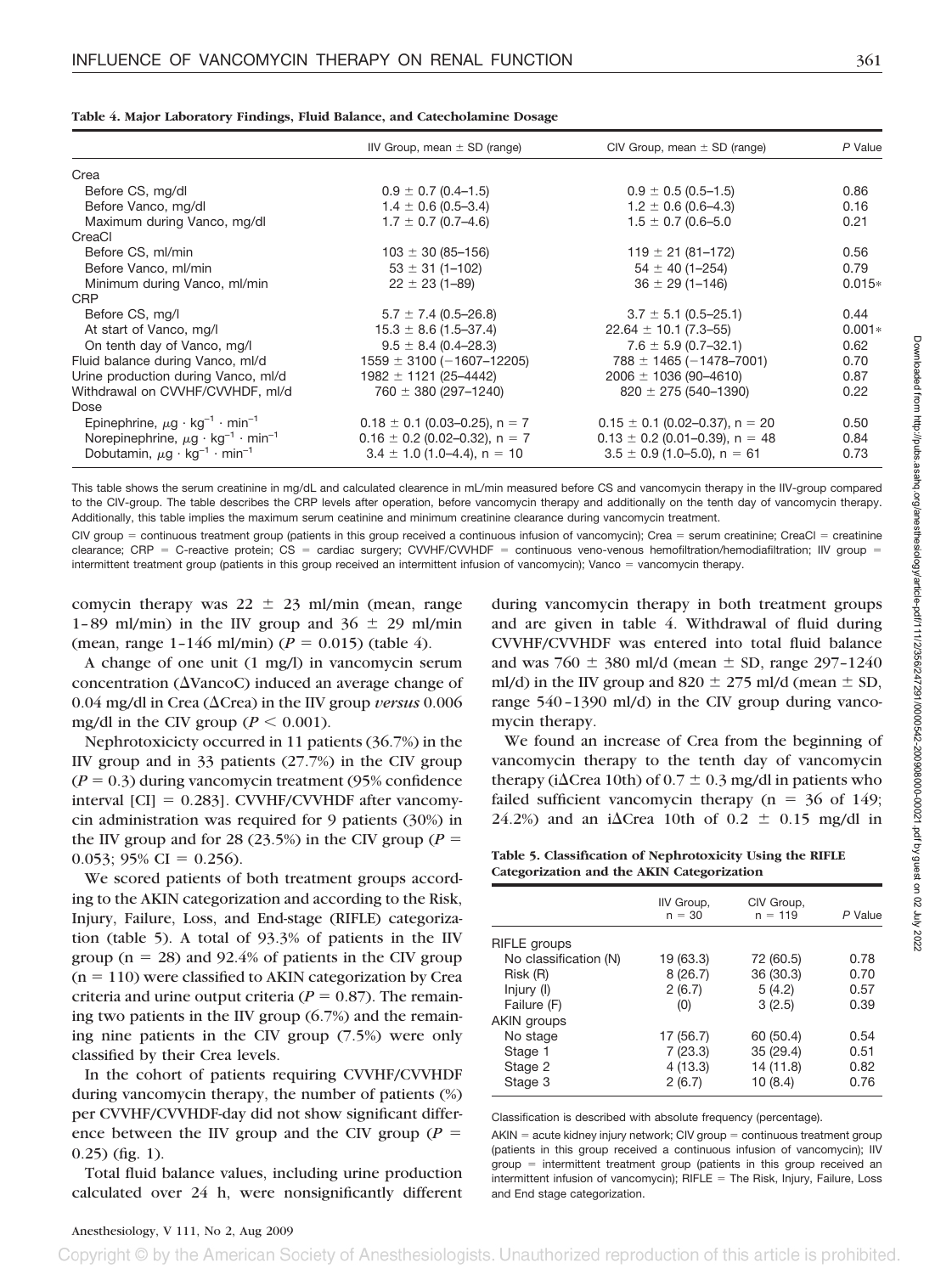patients who achieved treatment success ( $n = 113$  of 149; 75.8%)  $(P = 0.023)$ .

Mean duration of vancomycin treatment was 8.5  $\pm$  7 days (range 2–18 days) in the IIV group and  $9 \pm 6$  days (range 3-19 days) in the CIV group ( $P = 0.4$ ). The time elapsed between cardiac intervention and beginning of vancomycin therapy was comparable between treatment groups (mean  $5.1 \pm 2.4$  days in the IIV group and  $4.9 \pm 1.8$  days in CIV group).

The time period from starting vancomycin therapy to the beginning of CVVHF/CVVHDF did not show significant difference between the groups with mean  $2.8 \pm 2.4$ days (range 1–6 days) in the IIV-group and mean 3.0  $\pm$ 3.9 days (range 1-18 days) in the CIV group ( $P = 0.72$ ). The amount of days on CVVHF/CVVHDF during vancomycin therapy were mean  $10 \pm 5$  days (range 2–23 days) in the IIV group and mean  $7 \pm 3$  days (range 1-18 days) in the CIV group ( $P = 0.1$ ).

The administration of diuretics (furosemide) during vancomycin therapy was necessary in three patients (10.0%) in the IIV group and in 15 patients (12.6%) in the CIV group ( $P = 0.70$ ). The administration of furosemide was limited to 24 h. In case of persistent oliguria over 24 h, patients received CVVHF/CVVHDF. All patients requiring diuretic therapy initially received a single intravenous bolus of 20 mg of furosemide and a continuous infusion of furosemide. The continuous dose of furosemide in the three patients in the IIV group was  $4 \pm 2$  mg/h; the 15 patients in the CIV group received  $5 \pm 0.3$  mg/h  $(P = 0.56)$ .

None of the patients in both groups received contrast agents during the time period of vancomycin therapy.

Concomitant antibiotic therapy with carbapenemes or cephalosporins was necessary in eight patients from the IIV group (26.7%) and in 31 patients from the CIV group  $(26.1\%) (P = 0.95)$ . A total of three patients in the IIV group (10%) and 14 patients in the CIV group (11.8%) required concomitant antibiotic therapy with aminoglycosides  $(P = 0.79)$ .

A total of 22 patients (73.3%) in the IIV group and 85 patients (71.4%) in the CIV group required continuous catecholamine support for hemodynamic stabilization. Vasoactive support was defined as the need of epinephrine, norephinephrine, and dobutamine infusion alone and/or in combination at a total dosage of more than  $5 \mu g \cdot kg^{-1}$ . min<sup>-1</sup>. Mean concentrations of catecholamines are given in table 4 and did not show significant difference.

We noticed a vancomycin-induced red man syndrome in two patients (6.7%) in the IIV group and in none of the patients in the CIV group.

Mean stay in ICU was  $16 \pm 14$  days (range 2-49 days) in the IIV group *versus*  $15 \pm 13$  days (range 1-78 days) in the CIV group.

ICU mortality in our critically ill patients was 20.8% (31 of 149 patients). A total of six patients (20.0%) in the IIV group and 25 patients (21.0%) in the CIV group died during ICU-stay. In-hospital mortality was 30.9% (46 of 149 patients) and was comparable between groups (30.3% in the CIV group and 33.3% in the IIV group, respectively). The timing of death in the course of vancomycin administration (mean  $9.8 \pm 2.4$  days [range] 2–18 days) in the IIV group and mean  $9.0 \pm 3.3$  days [range 1–20 days]) did not show significant difference between both groups  $(P = 0.8)$ .

## **Discussion**

This explorative study investigated the impact of continuous *versus* intermittent intravenous administration of vancomycin on renal function. We analyzed anonymous data of 149 critically ill patients after open heart surgery suffering from severe postoperative infections.

Vancomycin is well known to be a powerful glycopeptide antibiotic and is increasingly used owing to the emergence of highly resistant organisms such as MRSA. Initially, the intermittent intravenous modality of vancomycin administration was the standard clinical practice for administration of vancomycin. However, when the potential benefit of continuous intravenous vancomycin application was published, $16$  the continuous infusion of vancomycin was rapidly considered to be a promising alternative administration modality. In our institution, change of practice was initiated in accordance with literature. We switched vancomycin administration from intermittent to continuous intravenous mode early in 2002. Vancomycin was administered intermittently or continuously depending on the preference of the supervising ICU-physican in the intermediate time period. This bias in patient randomization is an important limitation of the study. This change in vancomycin application modality accounts for the asymmetrical distribution of our two study groups. Incomplete documentation before 2000 eliminates any possibility of retrieving data of a comparable quality of additional patients with intermittent intravenous vancomycin application. Actually, asymmetrical distribution of patients between the two treatment groups is certainly a limitation of our study.

Severely ill patients after CS present on the ICU with different extent of organ dysfunction, and most of them require vasoactive drugs. To ensure that the observed renal injury was caused by vancomycin, patients were selected by rigorous inclusion and exclusion criteria (table 1). Initially, data of 375 patients were screened. However, 226 patients failed study enrollment to obtain comparable conditions.

In CS, therapeutic failures with minimal concentrations of vancomycin below 10 mg/l<sup>27</sup> are reported; also, concentrations above 10 mg/l have been shown to be insufficient in critically ill patients with severe infections.<sup>28,29</sup> Therefore, in our institution, intermittent vancomycin infusion was adjusted to maintain a trough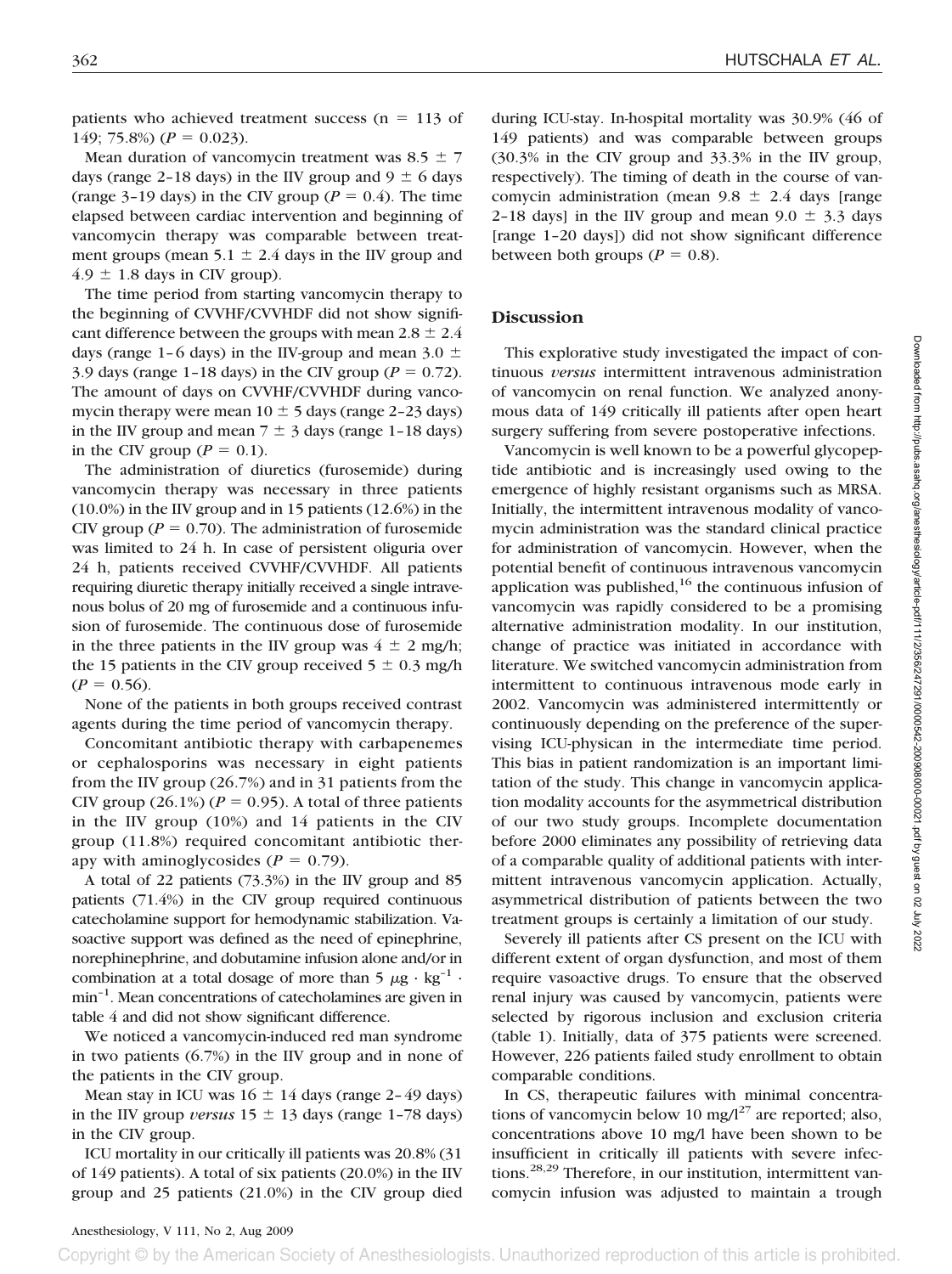concentration of 15–20 mg/l. Continuous infusion of vancomycin was adjusted to obtain a plateau of 20–25 mg/l. Considering the pharmacokinetic properties of vancomycin and the trend toward an increase in concentrations4 deemed necessary to inhibit *Staphylococcus* species, a target plateau of 20–25 mg/l is probably a safe and reasonable limit. Finally, Aeschlimann *et al.*<sup>30</sup> recently reported that a target plateau of 20–25 mg/l reached with continuous infusion is an alternative against *Staphylococcus* species with reduced susceptibility to vancomycin. It has been demonstrated that continuous administration of antibiotics offers better activity against resistant pathogens and reduces the development of antibiotic resistance.<sup>17,30</sup>

It is well known that the effectiveness of time-dependent antibiotics, such as vancomycin, increases with the duration of time that antibiotic serum concentrations are above the  $MIC<sub>90</sub>$  of susceptible pathogens. In agreement with previous studies,  $15,16$  we found that the target concentrations were reached faster in the CIV group (fig. 1). The faster acquisition of target concentrations over the  $MIC<sub>90</sub>$  value of susceptible pathogens is clinically relevant in critically ill patients. Faster achievement of target vancomycin concentrations might be associated with the ease of treatment adjustment with continuous infusion, as suggested by the lower variability between patients in the  $AUC_{24h}$  and in the daily dose that was seen with this infusion modality. As shown in our study, CRP levels before vancomycin therapy were significantly higher in the CIV group compared with the IIV group  $(P \leq 0.001)$  (table 4). On the tenth day of vancomycin therapy, both treatment arms showed comparable CRP levels  $(P = 0.62)$  (table 4). The far more pronounced decrease of initially higher infection parameters in the CIV group during vancomycin treatment might indicate the microbiologic superiority and better clinical efficacy of continuous infusion.

A meta-analysis $13$  showed a potential benefit of continuous intravenous infusion of antibiotics in better pharmacokinetic and clinical results. However, in accordance with our findings, this meta-analysis did not confirm differences in nephrotoxicity between continuous *versus* intermittent antibiotic administration.

Nephrotoxicity was defined using the classification of AKIN. Although, RIFLE categorization<sup>31</sup> is very well established for risk, injury, and failure evaluation of renal function, Lassnigg *et al.*<sup>32</sup> showed that the most recent AKIN definitions improve detection of acute kidney injury in our postoperative cardiac surgical patients. In addition, we preferred using the AKIN categorization because AKIN improves sensitivity of acute kidney injury diagnosis in postoperative patients. Therefore, we evaluated both categorization methods for our patient population (table 5). A comparison of the methods showed interesting results. According to the RIFLEcategorization, 91 of 149 patients (61.1%) were not

classified; according to AKIN categorization, 77 of 149 patients (51.7%) were not classified. In addition, severe changes in renal function were more likely to be detected with AKIN categorization in our postoperative patient population.

The AKIN classification includes an absolute and also a percentage change in Crea to accommodate variations related to age, gender, and body mass index and to reduce the need for a baseline Crea. However, it does require at least two Crea values within 48 h. The urine output criteria are included in the AKIN classification. They are based on the predictive importance of the urine output, with the awareness that urine output depends on various facts, such as hemodynamic changes with the need of catecholamine support or the necessity of administration of diuretics.

Renal replacement therapy remains the management for patients with severe acute kidney injury. Although several authors describe the technology for providing renal replacement therapy, the fundamental issues regarding its management, including timing of initiation, remain unresolved. $33$  In our department, hemofiltration is initiated early in accordance with the findings of Demirkilic *et al.*<sup>34</sup>

Urinary interleukin (IL)-18 is an early predictor of acute kidney injury.<sup>35</sup> However, during our study period between 2001 and 2005, only few reports had been published examining this biomarker.<sup>36,37</sup> At this time IL-18 was under evaluation. Therefore, the analytical determination of urinary IL-18 levels was not established in clinical practice during our study period. Since 2007, when Bagshaw *et al.* <sup>35</sup> described urinary IL-18 to be an early predictor for acute kidney injury, we routinely determined this biomarker in our septic patients.

Only limited data are available concerning the influence of the intermittent and continuous intravenous administration of the antibiotic on renal function. It has been speculated by several experts<sup>16</sup> that continuous administration causes less deterioration of renal function compared to intermittent administration. Data in our study showed a moderate increase in Crea and a decrease in CreaCl during vancomycin therapy in both treatment groups. An interesting finding in our study was that a 1 mg/l change in VancoC induces a significantly higher increase of Crea (mg/dl) with intermittent than with continuous administration modality  $(P \leq$ 0.001). The more severe impact on renal function might be due to potentially high vancomycin peak concentrations during intermittent infusion. In contrast, plateau concentrations of vancomycin seem to inflict much less renal damage.

Although the daily vancomycin dose was slightly higher in the CIV group, the CreaCl showed less decrease during vancomycin treatment than in the IIV group. In addition, a smaller percentage of patients required CVVHF/CVVHDF in the CIV-group (23.5% in CIV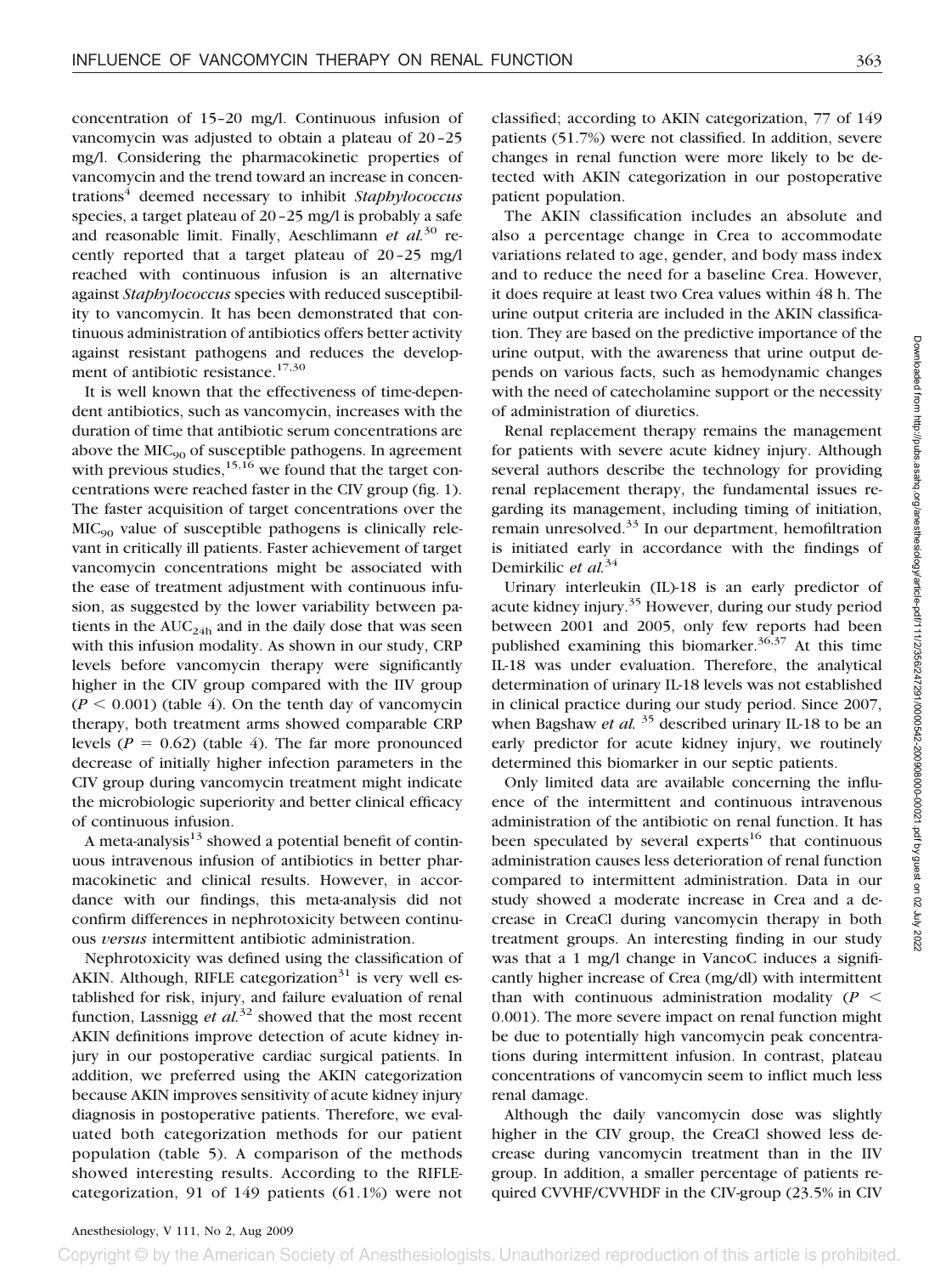group *vs.* 30% in IIV group). A noticeable finding in our study, although not statistically significant, was that more patients in the IIV group required CVVHF/CV-VHDF due to renal damage after 5 days of vancomycin therapy. These findings indirectly suggest a lower nephrotoxic potential of continuous vancomycin administration, but they marginally missed significant difference. One feasible explanation is in fact the limited number of patients in the IIV group. Another explanation is the previously described microbiologic superiority and better clinical efficacy of continuous administration of timedependent antibiotic agents. Clinical failure of antimicrobial therapy due to continuous bacterial growth is one of the most predictive factors for progressive movement from sepsis to multiple organ failure and renal failure. Therefore, it is not surprising that CRP levels in serum on the tenth day of vancomycin therapy (table 4) were higher in patients who failed sufficient treatment of infection compared with those who achieved treatment success. However, in association with the higher CRP levels on the tenth day of vancomycin therapy, we found an increase of serum creatinine concentration ( $i\Delta C$ rea 10th) that was significantly higher in patients who failed sufficient antibiotic treatment ( $P = 0.023$ ), suggesting that an increase of Crea during vancomycin therapy might be a marker of treatment failure rather than of vancomycin nephrotoxicity *per se*. 16

Vancomycin is considered as a generally safe medication, but it is well known that vancomycin can cause histamine-mediated side effects, hypotension, and rash, well known as red man syndrome. This hypersensitivity reaction has often been associated with rapid infusion of the first dosage of the drug and was initially attributed to impurities found in vancomycin preparations.<sup>38</sup> We noticed the red man syndrome in two patients in the group receiving intermittent infusion of vancomycin. The vancomycin-related red man syndrome was not frequently observed in the present study, and the incidence of 6.7% in our population is comparable with findings of other clinical studies.39

## **Conclusions**

Both the intermittent and also the continuous application modality of vancomycin are associated with deterioration of renal function. No significant disadvantage was observed with respect to nephrotoxicity between the continuous and the intermittent administration of vancomycin. Our data showed a tendency of continuous vancomycin administration to be less nephrotoxic compared with the intermittent administration. Statements about the two different treatment arms of vancomycin and their impact on renal function need to be individualized, as nephrotoxicity is influenced by a variety of other factors, including the type of infection, the responsible pathogen, and the patient's condition. However, our data suggest that is worthwhile to perform a prospective, randomized trial comparing the impact of continuous *versus* intermittent vancomycin infusion on renal function.

The authors thank Harald Heinzl, Ph.D., Professor, Core Unit for Medical Statistics and Informatics, Section of Clinical Biometrics, Medical University of Vienna, Vienna General Hospital, Vienna, Austria, for the assistance in statistical considerations and in statistical analysis.

## **References**

1. Austin TW, Coles JC, Burnett R, Goldbach M: Aortocoronary bypass procedures and sternotomy infections: A study of antistaphylococcal prophylaxis. Can J Surg 1980; 23:483–5

2. Fong IW, Baker CB, McKee DC: The value of prophylactic antibiotics in aorta-coronary bypass operations. J Thorac Cardiovasc Surg 1979; 78:908–13

3. Knauss WA, Draper EA, Wagner DP, Zimmerman JE: Prognosis in acute organ system failure. Ann Surg 1985; 202:685–92

4. Zeckel ML: A closer look at vancomycin, teicoplanin and antimicrobial resistance. J Chemother 1997; 9:311–35

5. Del Mar Fernandez de Gatta Garcia M, Revilla N, Calvo MV, Dominguez-Gil A, Sanchez Navarro A: Pharmacokinetic/pharmacodynamic analysis of vancomycin in ICU patients. Intensive Care Med 2007; 33:279–85

6. Kato Y, Shime N, Hashimoto S, Nomura M, Okayama Y, Yamagishi M, Fujita N: Effects of controlled perioperative antimicrobial prophylaxis on infectious outcomes in pediatric cardiac surgery. Crit Care Med 2007; 35:1763–8

7. Duckworth GJ: Diagnosis and management of methicillin resistant Staphylococcus aureus infection. BMJ 1993; 307:1049–52

8. Duffull SB, Begg EJ, Chambers ST, Barclay ML: Efficacies of different vancomycin dosing regimes against Staphylococcus aureus determined with a dynamic *in vitro* model. Antimicrob Agents Chemother 1994; 38:2480–2

9. Falagas ME, Giannopoulou KP, Vardakas KZ, Dimopoulos G, Karageorgopoulos DE: Linezolid *versus* glycopeptide or beta-lactam for treatment of grampositive bacterial infectins: Meta-analysis of randomised controlled trials. Lancet Inf Dis 2008; 8:53–66

10. Barraclough K, Harris M, Montessori V, Levin A: An unusual case of acute kidney injury due to vancomycin-lessons learnt from reliance on eGFR. Nephrology Dialysis Transplantation 2007; 22:2391–4

11. Malacarne P, Bergamasco S, Donadio C: Nephrotoxicity due to combination antibiotic therapy with vancomycin and aminoglycosides in septic critically ill patients. Chemotherapy 2006; 52:178–84

12. Saunders NJ: Why monitor peak vancomycin concentrations? Lancet 1994; 344:1748–50

13. Kasiakou SK, Sermaides GJ, Michalopoulos A, Soteriades ES, Falagas ME: Continuous *versus* intermittent intravenous administration of antibiotics: A metaanalysis of randomised controlled trials. Lancet Infect Dis 2005; 5:581–9

14. Di Filippo A, De Gaudio AR, Novelli A: Continous infusion of vancomycin in methicillin-resistant staphylococcus infection. Chemotherapy 1998; 44:63–8

15. James JK, Palmer SM, Levine DP, Rybak MJ: Comparison of conventional dosing *versus* continuous-infusion vancomycin therapy for patients with suspected or documented gram-positive infections. Antimicrob Agents Chemother 1996; 40:696–700

16. Wysocki M, Delatour F, Faurisson F, Rauss A, Pean Y, Misset B, Thomas F, Timist JF, Similowski T, Mentec H, Mier L, Dreyfuss D: Continuous *versus* intermittent infusion of vancomycin in severe staphylococcal infections: Prospective multicenter randomized study. Antimicrob Agents Chemother 2001; 45: 2460–7

17. Klepser ME, Patel KB, Nicolau DP, Quintiliani R, Nightingale CH: Comparison of bactericidal activities of intermittent and continous infusion dosing of vancomycin against methicillin-resistant staphylococcus aureus and enterococcus faecalis. Pharmacotherapy 1998; 18:1069–74

18. Vuagnat A, Stern R, Lotthe A, Schuhmacher H, Duog M, Hoffmeyer P, Bernard L: High dose vancomycin for osteomyelitis: Continuous *versus* intermittent infusion. J Clin Pharm Ther 2004; 29:351–7

19. Byl B, Jacobs F, Wallemacq P, Rossi C, De Francquen PH, Cappello M, Leal T, Thys JP: Vancomycin penetration of unifected pleural fliud exudates after continuous or intermittent infusion. Antimicrob Agents Chemother 2003; 47:  $2015 -$ 

20. Wysocki M, Thomas F, Wolff MA, Pean Y, Ravaud Y, Herman B: Comparison of continuous with discontinuous intravenous infusion of vancomycin in severe MRSA infections. J Antimicrob Chemother 1995; 35:352–4

21. Lassnigg A, Schmidlin D, Mouhieddine M, Bachmann LM, Druml W, Bauer P, Hiesmayr M: Minimal changes of serum creatinine predict prognosis in patients after cardiothoracic surgery: A prospective cohort study. J Am Soc Nephro 2004; 15:1597–605

22. Llopis-Salvia P, Jimenez-Torre NV: Population pharmacokinetic parameters of vancomycin in critically ill patients. J Clin Pharm Therap 2006; 31:447–54